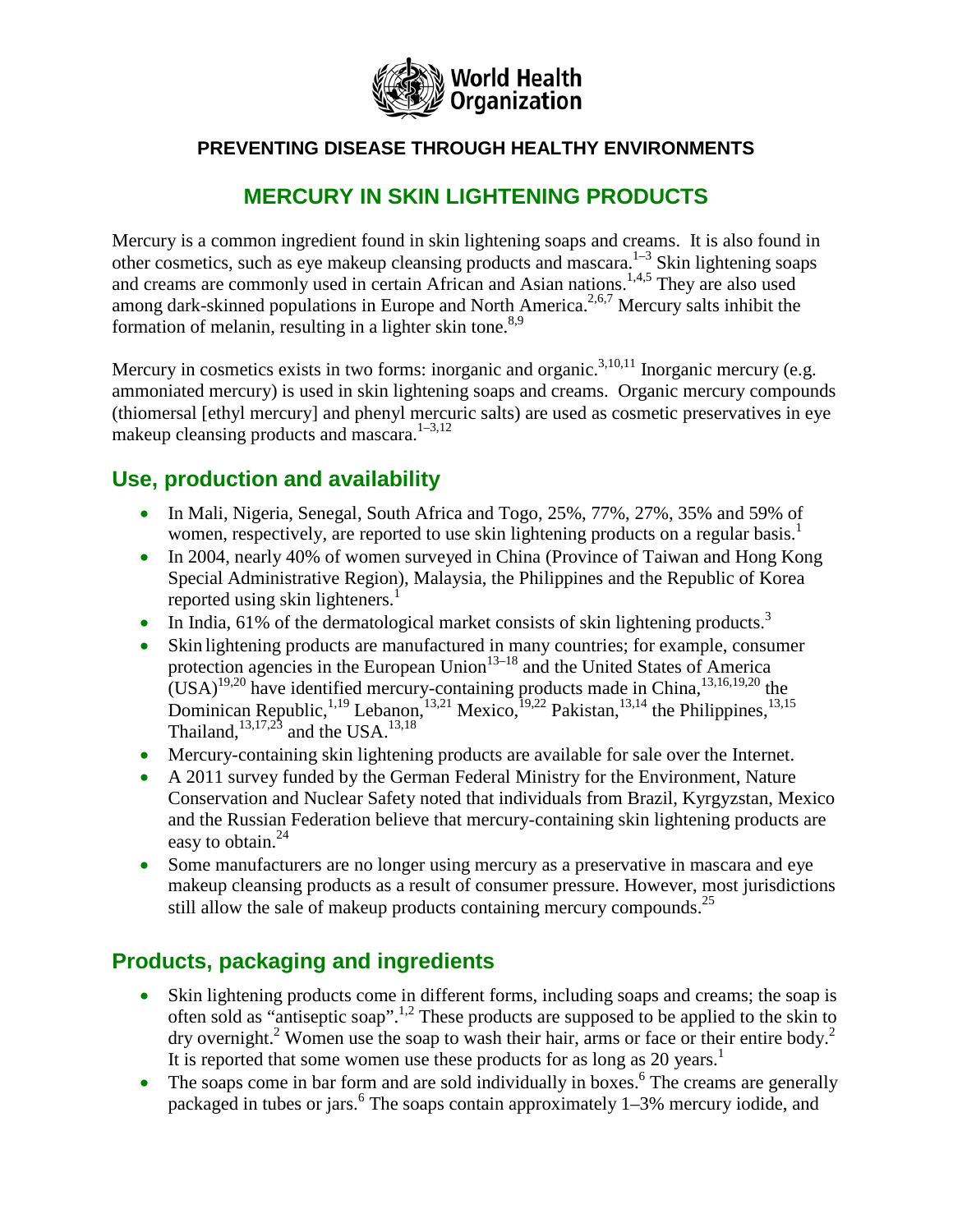

the creams are composed of  $1-10\%$  mercury ammonium.<sup>2</sup> Some soap products tested contained mercury at concentrations up to 31 mg/kg, whereas cream products had mercury concentrations as high as  $33\,000$  mg/kg.<sup>26</sup>

- Products with very high levels of mercury contamination look grey or cream coloured.<sup>27</sup>
- The amount or concentration of mercury in a product may be labelled on the packaging or in the ingredient list. Names to look for include mercury, Hg, mercuric iodide, mercurous chloride, ammoniated mercury, amide chloride of mercury, quicksilver, cinnabaris (mercury sulfide), hydrargyri oxydum rubrum (mercury oxide), mercury iodide or "poison"; directions to avoid contact with silver, gold, rubber, aluminium and jewellery may also indicate the presence of mercury.<sup>1,6</sup> However, companies selling products that contain mercury, do not always list it as an ingredient.

#### **Health effects and how to measure exposure**

- The main adverse effect of the inorganic mercury contained in skin lightening soaps and creams is kidney damage. <sup>9</sup> Mercury in skin lightening products may also cause skin rashes, skin discoloration and scarring, as well as a reduction in the skin's resistance to bacterial and fungal infections.<sup>1,3</sup> Other effects include anxiety, depression or psychosis and peripheral neuropathy. $1-3$
- The medical literature reports specific instances of individuals suffering from the aforementioned health effects following exposure to mercury through skin lightening creams and soaps. One case report describes a 34-year-old Chinese woman who developed nephrotic syndrome, a condition marked by high levels of protein in the urine. The mercury levels in her blood and urine returned to normal one month and nine months, respectively, after she stopped using the skin lightening cream.<sup>28</sup>
- One study indicated a large proportion of nephrotic syndrome among African women using ammoniated mercuric chloride–containing skin lightening creams for periods ranging from one month to three years. Over three quarters of the women who stopped using the creams went into remission.<sup>9,29</sup>
- Mercury in soaps, creams and other cosmetic products is eventually discharged into wastewater. The mercury then enters the environment, where it becomes methylated and enters the food-chain as the highly toxic methylmercury in fish. Pregnant women who consume fish containing methylmercury transfer the mercury to their fetuses, which can later result in neurodevelopmental deficits in the children.<sup>2</sup>
- Exposure to inorganic mercury can be quantified through measurements in blood and urine. $10$

### **Regulations**

- Distribution of mercury-containing creams and soaps is banned in the European Union and numerous African nations.<sup>2,24,30</sup>
- A European Union Directive specifies that mercury and mercury compounds are not allowed as ingredients in cosmetics (including soaps, lotions, shampoos and skin bleaching products). However, phenyl mercuric salts for use as a preservative in eye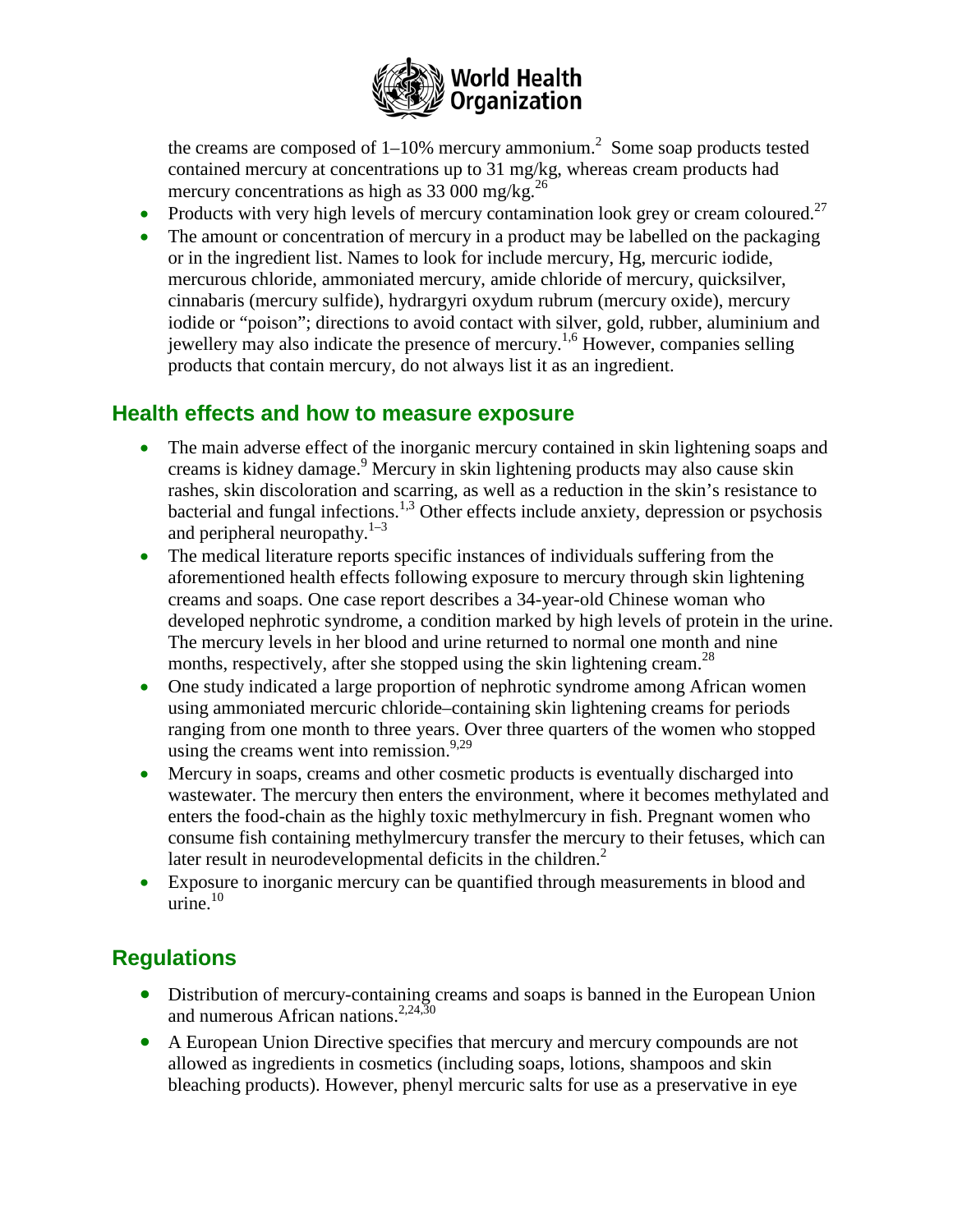

makeup and eye makeup removal products are allowed at concentrations equal to or less than  $0.007\%$  by weight.

- The United States Food and Drug Administration allows mercury compounds in eye area cosmetics at concentrations at or below 65 mg/kg expressed as mercury (approximately  $100 \text{ mg/kg}$  expressed as phenylmercuric acetate or nitrate).<sup>31</sup> All other cosmetics must contain mercury at a concentration less than 1 mg/kg. The presence of mercury must be unavoidable under good manufacturing practice. $31$
- Health Canada's draft guidance on heavy metal impurities in cosmetics specifies a limit of 3 mg/kg for mercury as an impurity in cosmetic products.<sup>32-34</sup>
- The Philippines is reported to have banned skin lightening products with mercury levels exceeding the national regulatory limit of 1 mg/kg in 2011.<sup>23</sup>

| <b>Regulatory body</b>                     | Limits for cosmetics other than eye area products                                                                              |
|--------------------------------------------|--------------------------------------------------------------------------------------------------------------------------------|
| European Union                             | Banned <sup>30</sup>                                                                                                           |
| Many African nations                       | Banned <sup>2,24</sup>                                                                                                         |
| United States Food and Drug Administration | $< 1$ mg/kg <sup>31</sup>                                                                                                      |
| Health Canada                              | $\leq$ 3 mg/kg <sup>32-34</sup>                                                                                                |
| Philippines Food and Drug Administration   | $\leq 1$ mg/kg <sup>23</sup>                                                                                                   |
| <b>Regulatory body</b>                     | <b>Limits for eye area products</b>                                                                                            |
| European Union                             | $\leq 0.007\%$ by weight <sup>1</sup>                                                                                          |
| United States Food and Drug Administration | $\leq$ 65 mg/kg expressed as mercury (approximately 100<br>mg/kg expressed as phenylmercuric acetate or nitrate) <sup>31</sup> |

# **Conclusions**

- Mercury-containing skin lightening products are hazardous to health and as a result have been banned in many countries. However, there are reports of such products still being available to consumers, and they are advertised on the Internet. For example, the Texas Department of State Health Services reported the availability of a mercury-containing beauty cream on 1 September 2011.<sup>27</sup>
- Public awareness needs to be raised regarding the types of products and the specific products that contain mercury and the risks associated with mercury exposure.
- The 2011 survey described previously states that "Consumers gravitated to known" mercury-free choices in countries that had government seals and/or regulation about mercury content."<sup>24</sup>
- Information on alternatives must also be provided, because skin lightening products that do not contain mercury may contain other hazardous substances.

For further WHO information on mercury, please visit: [http://www.who.int/ipcs/assessment/public\\_health/mercury/en/index.html](http://www.who.int/ipcs/assessment/public_health/mercury/en/index.html)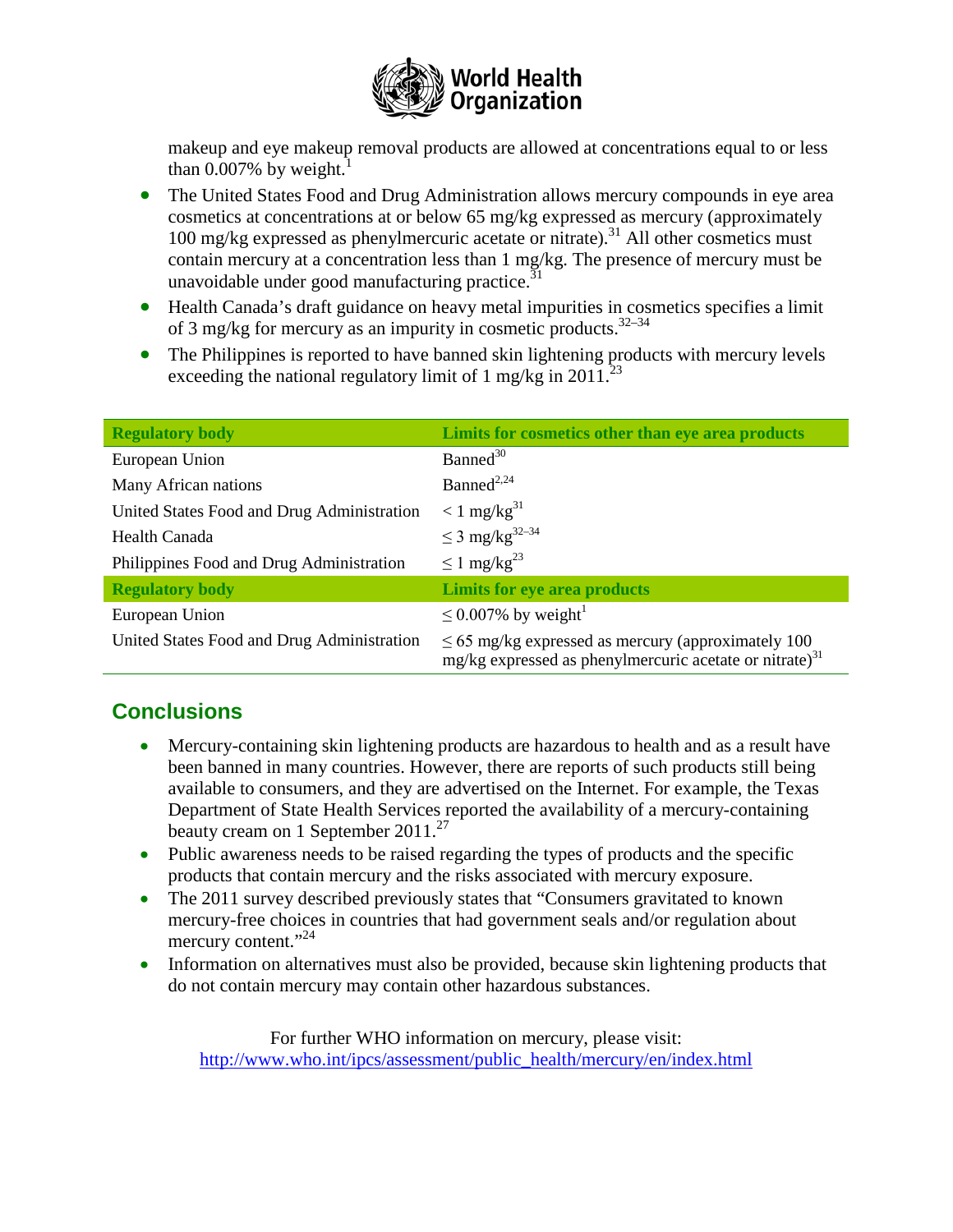

### **References**

- 1. UNEP (2008). *Mercury in products and wastes*. Geneva, United Nations Environment Programme, Division of Technology, Industry and Economics, Chemicals Branch [\(http://www.unep.org/chemicalsandwaste/Portals/9/Mercury/AwarenessPack/English/UNEP\\_Mo](http://www.unep.org/chemicalsandwaste/Portals/9/Mercury/AwarenessPack/English/UNEP_Mod1_UK_Web.pdf) [d1\\_UK\\_Web.pdf\)](http://www.unep.org/chemicalsandwaste/Portals/9/Mercury/AwarenessPack/English/UNEP_Mod1_UK_Web.pdf).
- 2. Glahder CM, Appel PWU, Asmund G (1999). *Mercury in soap in Tanzania*. Copenhagen, Ministry of Environment and Energy, National Environmental Research Institute (NERI Technical Report No. 306;
- [http://www2.dmu.dk/1\\_viden/2\\_publikationer/3\\_fagrapporter/rapporter/fr306.pdf\)](http://www2.dmu.dk/1_viden/2_publikationer/3_fagrapporter/rapporter/fr306.pdf).
- 3. Ladizinski B, Mistry N, Kundu RV (2011). Widespread use of toxic skin lightening compounds: medical and psychosocial aspects. *Dermatologic Clinics*, 29:111–123.
- 4. WHO (2008). *Guidance for identifying populations at risk from mercury exposure*. Geneva, World Health Organization [\(http://www.who.int/entity/foodsafety/publications/chem/mercury/en/\)](http://www.who.int/entity/foodsafety/publications/chem/mercury/en/).
- 5. Lindsey K, Balagizi I, Hirt HM (2009). *Be black and beautiful*. Winnenden, anamed international.
- 6. New York City Department of Health and Mental Hygiene (2011). *Mercury in soaps and creams.* New York, NY, Department of Health and Mental Hygiene [\(http://www.nyc.gov/html/doh/html/epi/mercury\\_sc.shtml\)](http://www.nyc.gov/html/doh/html/epi/mercury_sc.shtml).
- 7. McKelvey W, Jeffery N, Clark N, Kass D, Parsons PJ (2011). Population-based inorganic mercury biomonitoring and the identification of skin care products as a source of exposure in New York City. *Environmental Health Perspectives*, 119(2):203–209.
- 8. Engler DE (2005). Letter to the editor: Mercury "bleaching" creams. *Journal of the American Academy of Dermatology*, 52(6):1113–1114.
- 9. IPCS (2003). *Elemental mercury and inorganic mercury compounds: human health aspects*. Geneva, World Health Organization, International Programme on Chemical Safety (Concise International Chemical Assessment Document 50; [http://www.who.int/entity/ipcs/publications/cicad/en/cicad50.pdf\)](http://www.who.int/entity/ipcs/publications/cicad/en/cicad50.pdf).
- 10. ATSDR (1999). *Toxicological profile for mercury*. Atlanta, GA, Agency for Toxic Substances & Disease Registry [\(http://www.atsdr.cdc.gov/toxprofiles/TP.asp?id=115&tid=24\)](http://www.atsdr.cdc.gov/toxprofiles/TP.asp?id=115&tid=24).
- 11. WHO (2007). *Exposure to mercury: a major public health concern*. Geneva, World Health Organization (Preventing disease through healthy environments series; [http://www.who.int/phe/news/Mercury-flyer.pdf\)](http://www.who.int/phe/news/Mercury-flyer.pdf).
- 12. Al-Saleh I, Al-Doush I (1997). Mercury content in skin-lightening creams and potential hazards to the health of Saudi women. *Journal of Toxicology and Environmental Health*, 51(2):123–130.
- 13. RAPEX (2011). *The Rapid Alert System for Non-Food Products* [\(http://ec.europa.eu/consumers/dyna/rapex/rapex\\_archives\\_en.cfm;](http://ec.europa.eu/consumers/dyna/rapex/rapex_archives_en.cfm) enter "mercury" in the search box).
- 14. 30. RAPEX (2011). *The Rapid Alert System for Non-Food Products*, 2011 week 31, No. 33, Reference 0461/11 [\(http://ec.europa.eu/consumers/dyna/rapex/create\\_rapex.cfm?rx\\_id=385\)](http://ec.europa.eu/consumers/dyna/rapex/create_rapex.cfm?rx_id=385).
- 15. 31. RAPEX (2007). *The Rapid Alert System for Non-Food Products*, 2007 week 29, No. 22, Reference 0732/07 [\(http://ec.europa.eu/consumers/dyna/rapex/create\\_rapex.cfm?rx\\_id=142\)](http://ec.europa.eu/consumers/dyna/rapex/create_rapex.cfm?rx_id=142).
- 16. 32. RAPEX (2009). *The Rapid Alert System for Non-Food Products*, 2009 week 49, No. 8, Reference 1625/09 [\(http://ec.europa.eu/consumers/dyna/rapex/create\\_rapex.cfm?rx\\_id=268\)](http://ec.europa.eu/consumers/dyna/rapex/create_rapex.cfm?rx_id=268).
- 17. 33. RAPEX (2009). *The Rapid Alert System for Non-Food Products*, 2009 week 28, No. 3, Reference 0954/09 [\(http://ec.europa.eu/consumers/dyna/rapex/create\\_rapex.cfm?rx\\_id=245\)](http://ec.europa.eu/consumers/dyna/rapex/create_rapex.cfm?rx_id=245).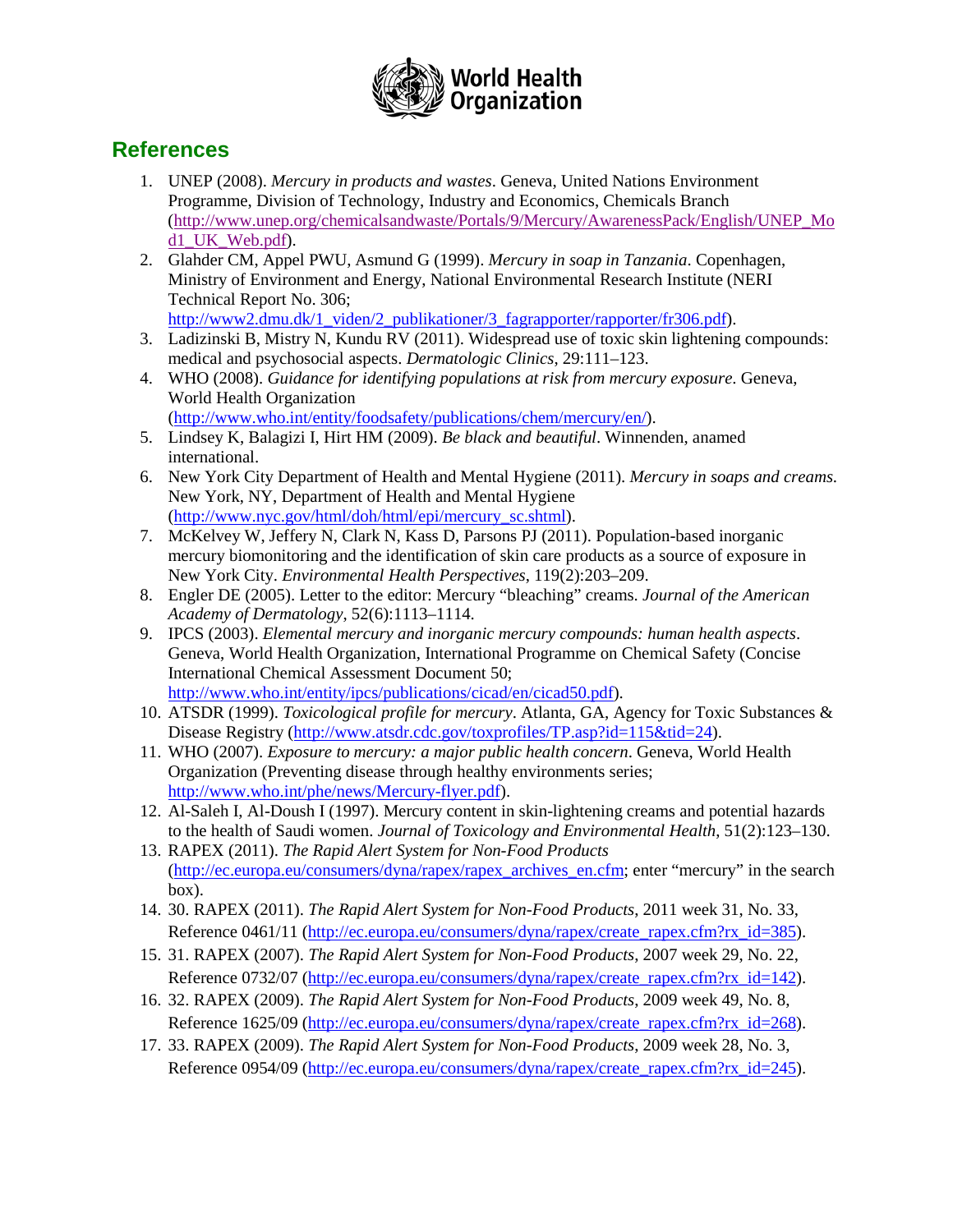

- 18. RAPEX (2006). *The Rapid Alert System for Non-Food Products*, 2006 week 31, No. 13, Reference 0491/06 [\(http://ec.europa.eu/consumers/dyna/rapex/create\\_rapex.cfm?rx\\_id=91\)](http://ec.europa.eu/consumers/dyna/rapex/create_rapex.cfm?rx_id=91).
- 19. USFDA (2011). *Import alert: Detention without physical examination of skin whitening creams containing mercury.* Silver Spring, MD, United States Department of Health and Human Services, Food and Drug Administration (Import Alert No. 53-18; [http://www.accessdata.fda.gov/cms\\_ia/importalert\\_137.html\)](http://www.accessdata.fda.gov/cms_ia/importalert_137.html).
- 20. USFDA (2011). *Import alert: Detention without physical examination of unapproved new drugs promoted in the U.S.* Silver Spring, MD, United States Department of Health and Human Services, Food and Drug Administration (Import Alert No. 66-41; [http://www.accessdata.fda.gov/cms\\_ia/importalert\\_190.html\)](http://www.accessdata.fda.gov/cms_ia/importalert_190.html).
- 21. RAPEX (2006). *The Rapid Alert System for Non-Food Products*, 2006 week 24, No. 16, Reference 0356/06 [\(http://ec.europa.eu/consumers/dyna/rapex/create\\_rapex.cfm?rx\\_id=83\)](http://ec.europa.eu/consumers/dyna/rapex/create_rapex.cfm?rx_id=83).
- 22. Peregrino CP, Moreno MV, Miranda SV, Rubio AD, Leal LO (2011). Mercury levels in locally manufactured Mexican skin-lightening creams. *International Journal of Environmental Research and Public Health*, 8(6):2516–2523.
- 23. Anonymous (2011). FDA bans skin whitening products due to mercury content. *The Manila Paper*, 6 August 2011 [\(http://manila-paper.net/fda-bans-skin-whitening-products-due-to-mercury](http://manila-paper.net/fda-bans-skin-whitening-products-due-to-mercury-content/8021)[content/8021\)](http://manila-paper.net/fda-bans-skin-whitening-products-due-to-mercury-content/8021).
- 24. Uram E, Bischofer BP, Hagemann S (2010). *Market analysis of some mercury-containing products and their mercury-free alternatives in selected regions*. Gesellschaft für Anlagenund Reaktorsicherheit (GRS) mbH, March (GRS-253; [http://www.ipen.org/ipenweb/documents/ipen%20documents/grs253.pdf\)](http://www.ipen.org/ipenweb/documents/ipen%20documents/grs253.pdf).
- 25. Weinberg J (2010). *An NGO introduction to mercury pollution*. International POPs Elimination Network [\(http://www.ipen.org/ipenweb/documents/book/ipen%20mercury%20booklet\\_s.pdf\)](http://www.ipen.org/ipenweb/documents/book/ipen%20mercury%20booklet_s.pdf).
- 26. MDH (2011). *Skin-lightening products found to contain mercury*. Minnesota Department of Health [\(http://www.health.state.mn.us/topics/skin/\)](http://www.health.state.mn.us/topics/skin/).
- 27. Texas DSHS (2011). *DSHS warns of mercury poisoning linked to Mexican beauty cream.* News release, 1 September 2011. Texas Department of State Health Services [\(http://www.dshs.state.tx.us/news/releases/20110901.shtm\)](http://www.dshs.state.tx.us/news/releases/20110901.shtm).
- 28. Tang HL, Chu KH, Mak YF, Lee W, Cheuk A, Yim KF, Fung KS, Chan HWH, Tong KL (2006). Minimal change disease following exposure to mercury-containing skin lightening cream. *Hong Kong Medical Journal*, 12(4):316–318.
- 29. Barr RD, Rees PH, Cordy PE, Kungu A, Woodger BA, Cameron HM (1972). Nephrotic syndrome in adult Africans in Nairobi. *British Medical Journal*, 2(5806):131–134.
- 30. IPCS (1991). Mercury-containing cream and soap. In: *Inorganic mercury*. Geneva, World Health Organization, International Programme on Chemical Safety (Environmental Health Criteria 118; [http://www.inchem.org/documents/ehc/ehc/ehc118.htm#SectionNumber:3.5\)](http://www.inchem.org/documents/ehc/ehc/ehc118.htm#SectionNumber:3.5).
- 31. USFDA (2000). *Cosmetics: ingredients prohibited & restricted by FDA regulations. Updated May 30, 2000.* Silver Spring, MD, United States Department of Health and Human Services, Food and Drug Administration [\(http://www.fda.gov/Cosmetics/ProductandIngredientSafety/SelectedCosmeticIngredients/ucm12](http://www.fda.gov/Cosmetics/ProductandIngredientSafety/SelectedCosmeticIngredients/ucm127406.htm) [7406.htm\)](http://www.fda.gov/Cosmetics/ProductandIngredientSafety/SelectedCosmeticIngredients/ucm127406.htm).
- 32. Health Canada (2009). *Draft guidance on heavy metal impurities in cosmetics*. Ottawa, Ontario, Health Canada [\(http://www.hc-sc.gc.ca/cps-spc/legislation/consultation/\\_cosmet/metal-metaux](http://www.hc-sc.gc.ca/cps-spc/legislation/consultation/_cosmet/metal-metaux-consult-eng.php)[consult-eng.php\)](http://www.hc-sc.gc.ca/cps-spc/legislation/consultation/_cosmet/metal-metaux-consult-eng.php).
- 33. Health Canada (2011). *Heavy metals in cosmetics—fact sheet*. Ottawa, Ontario, Health Canada [\(http://www.hc-sc.gc.ca/cps-spc/pubs/indust/heavy\\_metals-metaux\\_lourds/index-eng.php\)](http://www.hc-sc.gc.ca/cps-spc/pubs/indust/heavy_metals-metaux_lourds/index-eng.php).